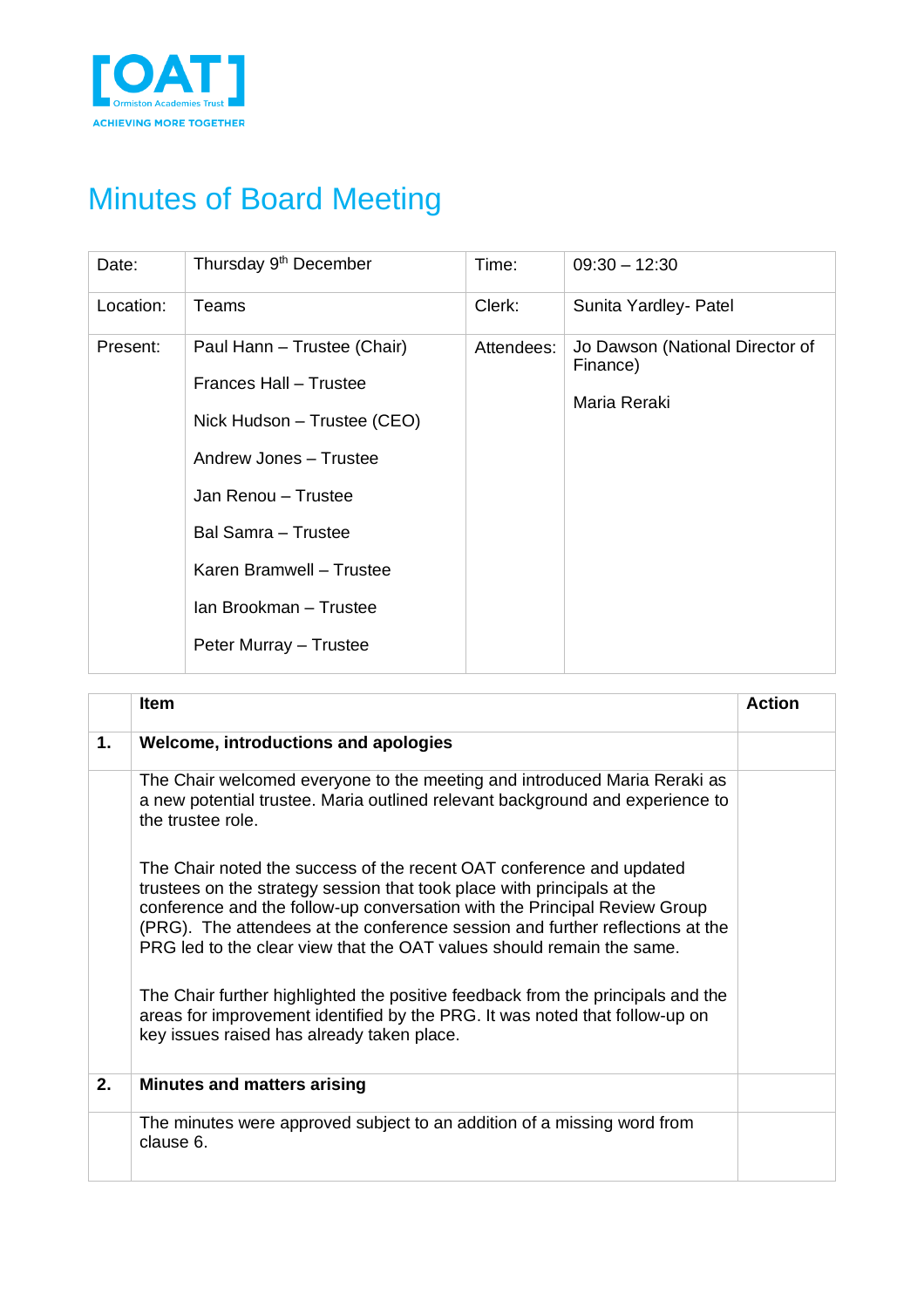

|    | Trustees asked for an update on operational effectiveness. The National<br>Director of Finance responded that there will be an update on this sent to the<br>January strategy meeting. Trustees noted that this update should consider<br>the delivery of the strategy with consideration of the partnership fee and a<br>communications plan.                                                                                                                                                                                       |            |
|----|--------------------------------------------------------------------------------------------------------------------------------------------------------------------------------------------------------------------------------------------------------------------------------------------------------------------------------------------------------------------------------------------------------------------------------------------------------------------------------------------------------------------------------------|------------|
| 3. | <b>CEO Report</b>                                                                                                                                                                                                                                                                                                                                                                                                                                                                                                                    |            |
|    | The CEO highlighted the Ofsted inspections that have taken place across the<br>Trust in the first term. The CEO further outlined that there is still the intention<br>by the inspectorate to complete MAT reviews from the spring term and<br>preparations are underway to ensure readiness should OAT be inspected.<br>There will also be a CST external review of governance taking place in the<br>spring term, further details and dates will be circulated to trustees.                                                         | <b>SYP</b> |
|    | There was a discussion about a complaint currently submitted to Ofsted and<br>the current disquiet in the wider education sector regarding Ofsted<br>inspections. Particularly in relation to the application of the inspection<br>framework with not enough regard for the impact of covid. There is currently<br>an unprecedented number of complaints to Ofsted. There have also been<br>questions on the necessity of MATSEs (Multi-Academy Trust Summary<br>Evaluations) when the sector is already under substantial pressure. |            |
|    | There was a discussion about the scope of the CST external review of<br>governance and trustees agreed to complete a skills audit in advance of this.                                                                                                                                                                                                                                                                                                                                                                                |            |
|    | The CEO reiterated that following discussions with stakeholders there has<br>been a move to keep the values the same as they currently are. The purpose<br>has had more in-depth discussion, highlights of which included conversations<br>about employability and enrichment.                                                                                                                                                                                                                                                       |            |
|    | Trustees asked for a slider scale of proposals to the January strategy meeting<br>and encouraged that this be an open meeting with not too much paperwork<br>prepared.                                                                                                                                                                                                                                                                                                                                                               |            |
|    | Trustees asked what actions have been taken to address the changes to<br>Harmful Sexual Behaviour (HSB) legislation and guidance that has come<br>into force this year.                                                                                                                                                                                                                                                                                                                                                              |            |
|    | The CEO responded that there has been a move to address HSB more<br>rigorously in academies. More detailed work has been done on this around<br>support and training for staff and students. There is a cultural shift which<br>assumes that HSB takes place and embedding a no-tolerance culture that<br>takes HSB seriously. It was agreed that SIS will receive a more detailed<br>report on the actions taken to address HSB.                                                                                                    |            |
|    | Trustees asked what safeguarding practice is like across the Trust.                                                                                                                                                                                                                                                                                                                                                                                                                                                                  |            |
|    | The CEO responded that there is particularly strong practice in some<br>academies and good practice in most. Where there have been areas<br>identified for improvement, these are being followed up.                                                                                                                                                                                                                                                                                                                                 |            |
|    | <b>Education Team Structure</b>                                                                                                                                                                                                                                                                                                                                                                                                                                                                                                      |            |
|    |                                                                                                                                                                                                                                                                                                                                                                                                                                                                                                                                      |            |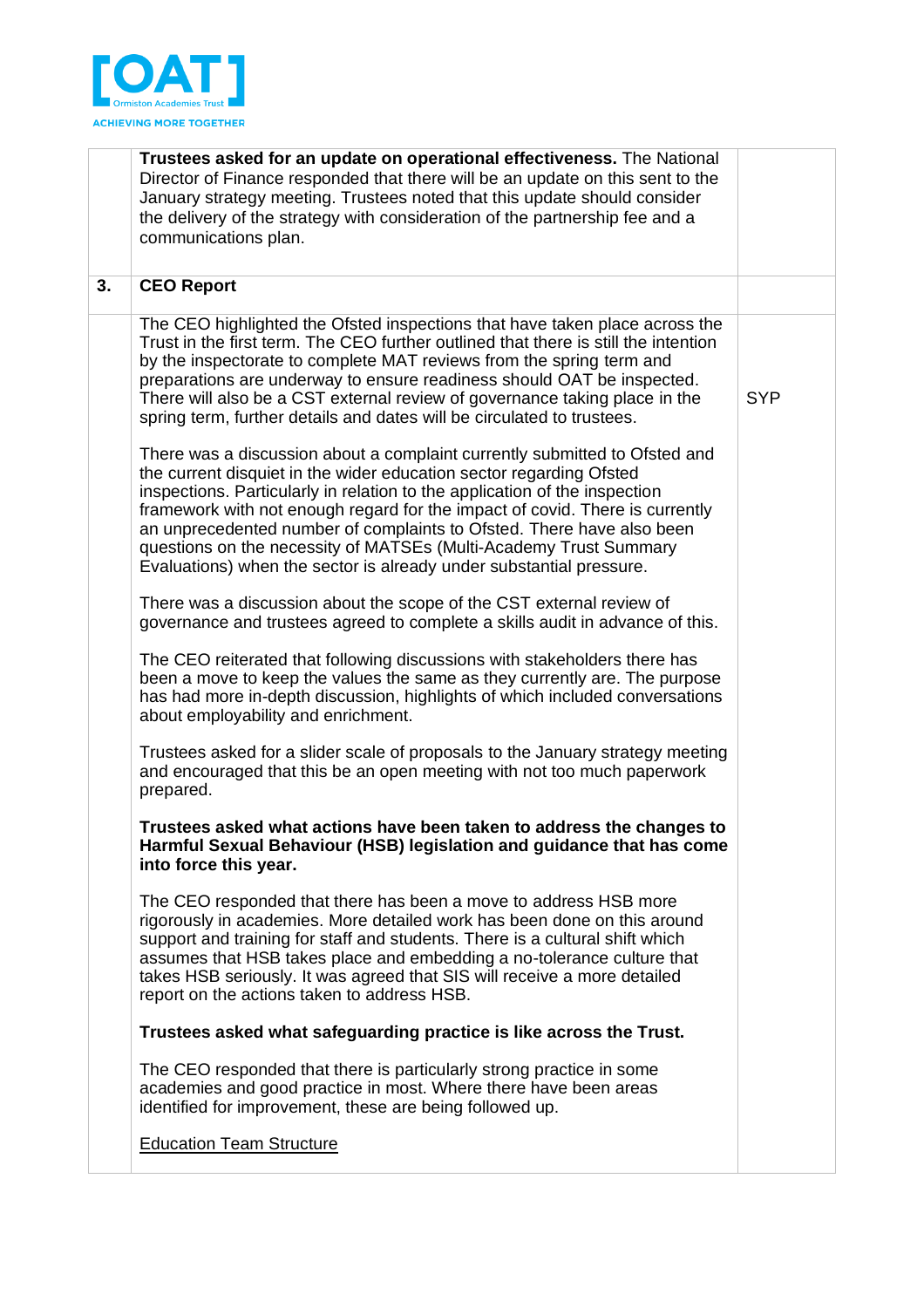

The CEO outlined the revised Education Team structure and timeline. There was a particular focus on the need to further support inclusion and a clearer focus on school improvement by increasing the number of people in the Education Team and how the team operates. There is also a need for specific, focussed primary support. If the decision is taken to expand the primary section the primary lead will be responsible for driving expansion.

## **Trustees asked that the restructure be an agenda item at both F&C and People Committee**

There was a discussion about the timing of the new structure in relation to the development of the strategy. It was agreed that the structure should take priority because it will be vital to consider inclusion in the Education Strategy and will support the better workload and oversight of inclusion and school improvement.

There was a discussion about cost vs oversight and whether there may be possible temporary solutions that could be in place until the strategy is agreed.

## **Trustees asked how the curriculum oversight for primary and secondary would be overseen between the SI and Teaching and Training Teams.**

The CEO responded that the two teams will work together

**Trustees asked whether there would be a separate lead for primary and secondary.** 

The CEO responded that there would not because the capacity would be increased due to the additional responsibility of primary school improvement.

There was a discussion about the rationale behind the reporting lines that have been proposed and the need for continual review throughout the development of the structure.

Trustees agreed that the structure proposed is acceptable subject to further discussions at People Committee and F&C Committee.

NH

NH

IPR

The CEO asked for guidance from trustees on a calendar for IPR information and how regularly the information should be communicated.

Trustees agreed that the data presented is necessary but requested more interpretation of metrics and more narrative of data to assure trustees that oversight of the key data and understanding of implications and next steps. There is also a need to be aware of the inspectorate's focus on the data and assurance that is presented by the Trust Board. There was a discussion about the change to the relevance of some data presented given the context of covid. Attendance and attainment for example are less relevant than they have been previously and there needs to be work completed on the data presented in the IPR given the change in issues arising for children. The CEO confirmed that this is being completed and will be shared with SIS.

The CEO confirmed that the data should go in a more formal way to each of the sub-committees and the information format presented differently at future NH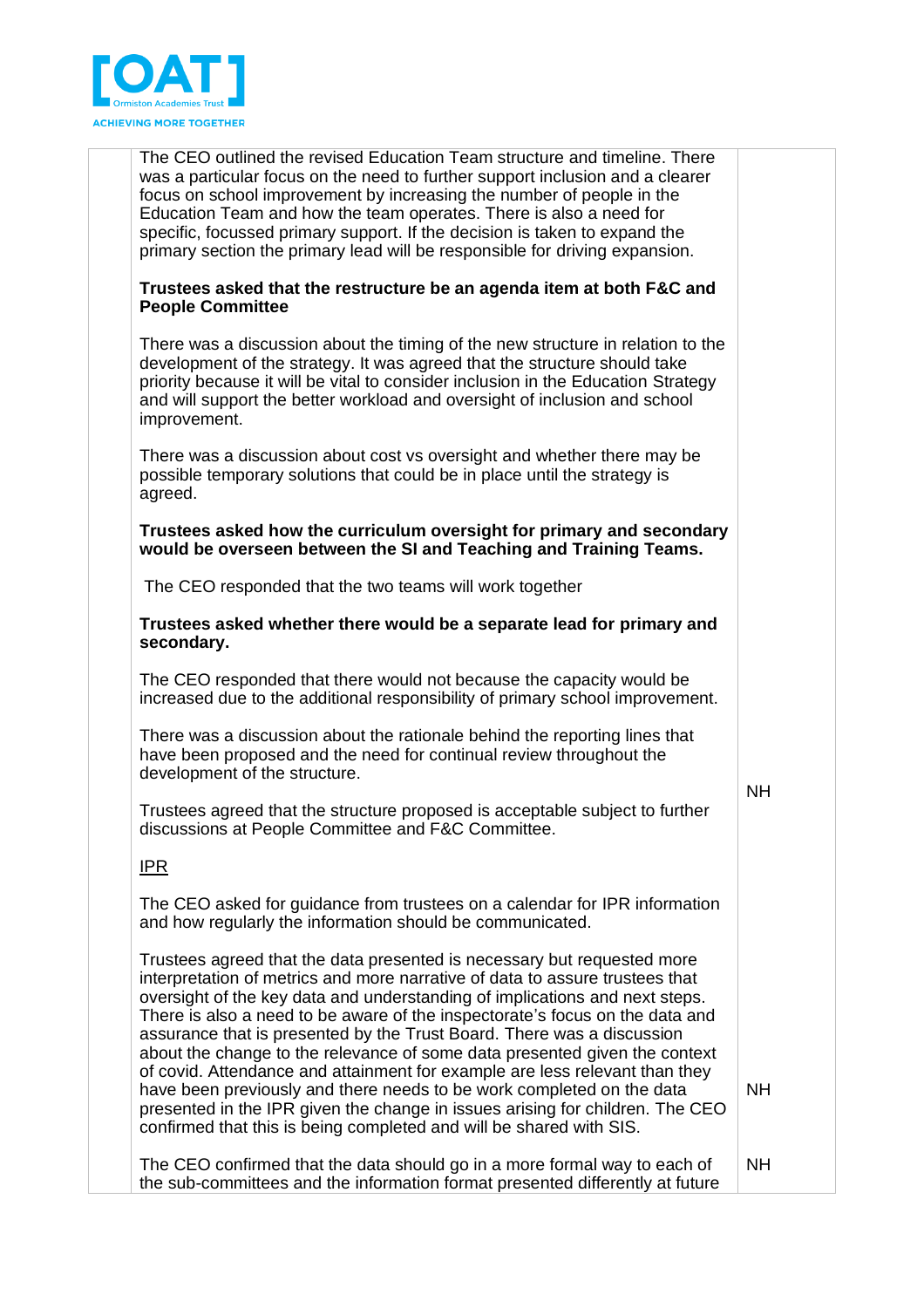

|    | board meetings. The CEO will pick up with individual trustees outside of the<br>board meeting.                                                                                                                                             |           |
|----|--------------------------------------------------------------------------------------------------------------------------------------------------------------------------------------------------------------------------------------------|-----------|
|    | There was a discussion about the Trust's approach to audit and ensuring that<br>areas for development are audited demonstrating transparency.                                                                                              |           |
| 4. | <b>Financial Accounts and External Audit</b>                                                                                                                                                                                               |           |
|    | <b>Audit Findings Report</b>                                                                                                                                                                                                               |           |
|    | The Chair of the Audit & Risk presented the audit findings report.                                                                                                                                                                         |           |
|    | Trustees asked for more detail about the status of the Forge ownership – the<br>Chair of Audit and Risk outlined that there is some paperwork missing and<br>lawyers are currently engaged to register the property as belonging to Forge. | JD        |
|    | It was proposed and agreed that the Management Accounts be shared<br>monthly with the Full Board of Trustees. Trustees also asked that the CEO<br>include regular finance updates within the trustee weekly note.                          | <b>NH</b> |
|    | Financial statements/annual report                                                                                                                                                                                                         |           |
|    | The Chair of Audit and Risk outlined some of the decisions around wording in<br>the report and thanked everyone that had been involved in the composing of<br>the document.                                                                |           |
|    | Letters of recommendation                                                                                                                                                                                                                  |           |
|    | Trustees approved the content.                                                                                                                                                                                                             |           |
|    | <b>Going Concern</b>                                                                                                                                                                                                                       |           |
|    | The Chair of Audit and Risk confirmed that OAT is a going concern for the<br>next 12 months.                                                                                                                                               |           |
|    | Trustees asked if there is a risk to government funding being reduced or<br>withdrawn as a result of the current climate? There was a discussion<br>about reserves management                                                              |           |
|    | The CEO outlined the Trust's financial reserves in the context of the sector<br>and assured trustees that OAT's reserves are not high in the national context.                                                                             |           |
|    | The trustees agreed contentment with the annual report and delegation to the<br>CEO and Chair of the Board to sign-off on behalf of the trustees.                                                                                          |           |
| 5. | <b>Financial Status Update &amp; Next Steps</b>                                                                                                                                                                                            |           |
|    | The Chair of F&C presented the Financial Performance Update highlighting<br>the following:                                                                                                                                                 |           |
|    | strong reserves at the 20/21 year end noting that this was in line with<br>expectations given the impact of the pandemic and the timing of<br>Estates and ICT lifecycle planning decisions.                                                |           |
|    | 21/22 year end reserves are forecasted to be in line with budget due<br>to planned expenditure on school improvement, targeted recovery,                                                                                                   |           |